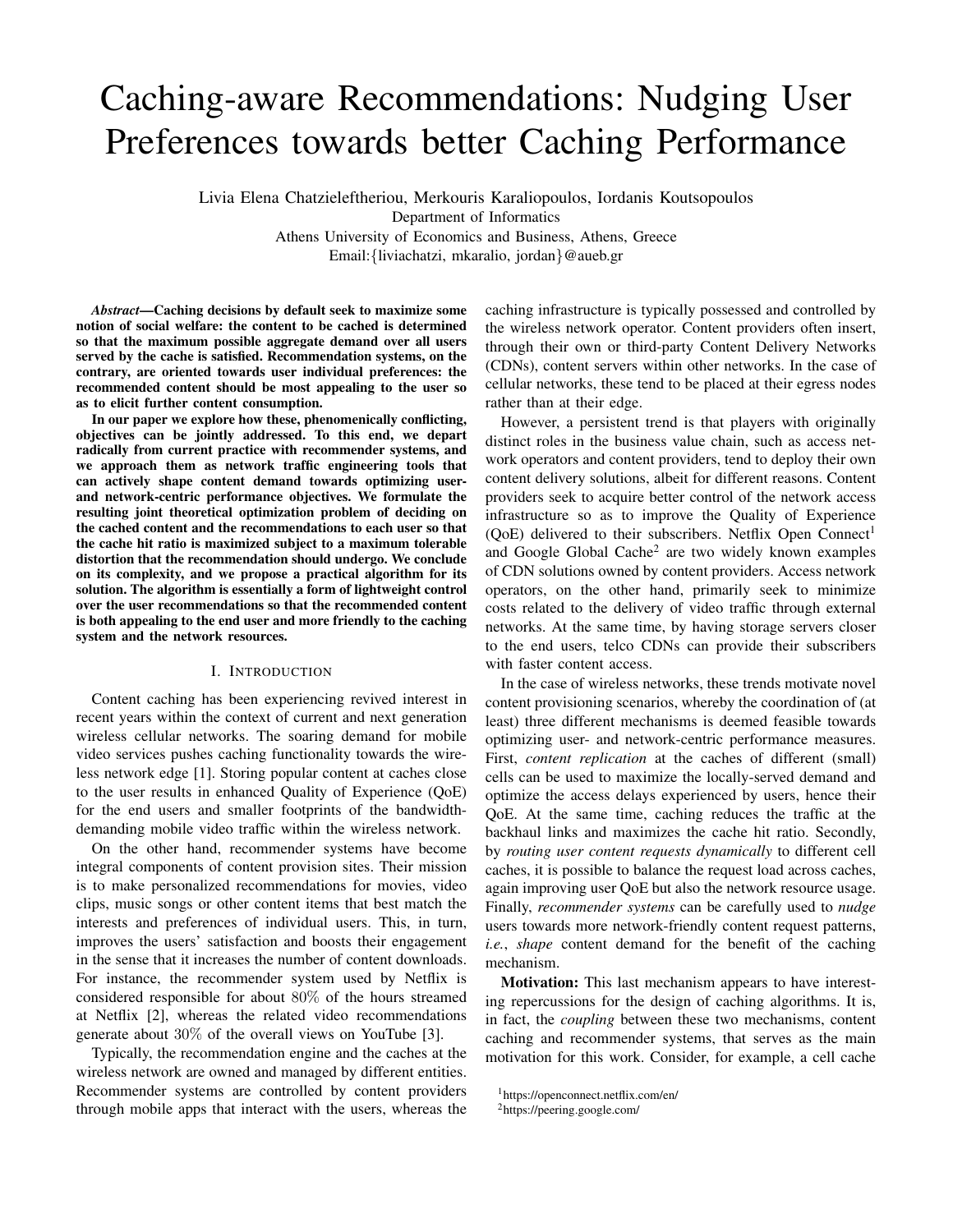serving the users who are associated with the cell. The rough idea is that the recommender system does not necessarily issue recommendations for content that ranks as the top most relevant according to the recommendation algorithm; instead, it could recommend to individual users cached content that still matches *adequately* their preferences and, at the same time, attracts strong demand from many other users. Hence, anticipating that its recommendations affect the content access patterns of users, *the recommender system seeks to gently blunt some of the heterogeneity in users' demands aiming at higher caching efficiency and better users' QoE*.

The possibility to dynamically route content requests through different (small) cells within reach of the user adds further degrees of freedom to the problem. Besides *which* content to store, the caching decisions concern *where* to store it. Hence, a joint caching and recommendation algorithm could cache and recommend to a user content items that rank second, third, or lower in his/her preferences, as long as these items are in great demand in at least one of the cells that lie within the range of the user. It would instead avoid caching and recommending an item that, say, ranks first in the user interests but is not popular among other users in any of the cells the user can associate with.

Our contributions: The main novelty of our work is that we take a different viewpoint to recommender systems. We approach them as an additional traffic engineering mechanism that can also help improve performance measures on the wireless network side. As a result,

- We define a model that captures the coupling between caching decisions and recommendations to a set of users. Our viewpoint to recommender systems raises some concerns, not least ethical ones. To this end, we introduce a measure called user preference distortion, to quantify how much the engineered recommendations distort the original user content preferences.
- We formulate the constrained optimization problem of maximizing the cache hit ratio subject to the maximum tolerable distortion of issued recommendations. The distortion tolerance is embedded as constraint to the problem formulation and marks an equally important dimension for assessing possible solutions to it.
- We devise a low-complexity practical heuristic algorithm that solves efficiently the problem above. The algorithm is essentially a form of lightweight control over user recommendations so that the recommended content is both appealing to the end user and more friendly to the caching system and the network resources. The algorithm and its complexity are analyzed in section IV.
- Finally, in section V, we provide a holistic assessment of the joint caching and recommendation algorithm, addressing both performance aspects and ethical concerns.

# II. SYSTEM MODEL

## *A. Caches, content, users*

Our model involves a set of caches  $\mathcal{C}$ , a catalogue of content items (*e.g.*, video clips),  $\mathcal{I}$ , and a set of users,  $\mathcal{U}$ , as shown in



Fig. 1. Illustration of the system model. Caches are co-located with the wireless network microcells and serve users with content of their preference. Users interact with the system through a recommender system application. The content placed at the caches is determined with the help of a recommender system.

Figure 1.

*1) Caches:* Caches of limited storage,  $C_i, i \in \mathcal{C}$ , are colocated with the wireless network microcells. The range of these cells is assumed to be identical and typically amounts to a few hundred meters. An additional cache is installed on a backend server, *e.g.*, in the cloud. This "cache" is assumed to have enough capacity to store copies of the entire catalog.

*2) Content:* Content items are relevant to one or more thematic categories. The detail and resolution of this categorical separation may vary (*e.g.*, "soccer" might be a distinct category but it may also be further split into English/French/Spanish soccer). We denote the number of different thematic categories by M. Such information may be stored in content metadata in the form of (hierarchical) tags.

The M thematic categories serve as the feature set that describes items. Namely, each item  $i \in \mathcal{I}$  has a finite size  $L_i$ and is represented by a feature vector  $f_i$ , whose  $j<sup>th</sup>$  element  $f_i(j), j \in [1, ..., M]$  denotes the score of item i in feature  $j$ , *i.e.*, how relevant is item  $i$  to thematic category  $j$ . These relevance scores assume values in [0,1] and are normalized so that  $\sum_{j=1}^{M} f_i(j) = 1 \ \forall i \in \mathcal{I}$ . Replicas of each content item may be stored in any set of the small cell caches, besides the backend cache, depending on the actual caching decisions.

*3) Users:* At any point in time, each user  $u \in U$  is located within range of a different subset of the network (micro)cells. Theoretically, (s)he could access different content items through different caches, each time dynamically changing his/her association depending on the requested content<sup>3</sup>. In this paper, we assume that users do not change their association point in the network dynamically in response to content requests. This is in line with the user association practices in current wireless networks.

Users are described by similar feature vectors  $f_u$  as the content items. Now, each vector element  $f_u(j), j \in [1, ..., M]$ , expresses how much user  $u$  is interested in content classified under thematic category  $j$ . We normalize these values as well,

<sup>&</sup>lt;sup>3</sup>The combination of caching with dynamic user associations and content routing has been investigated in literature, *e.g.*, see [4].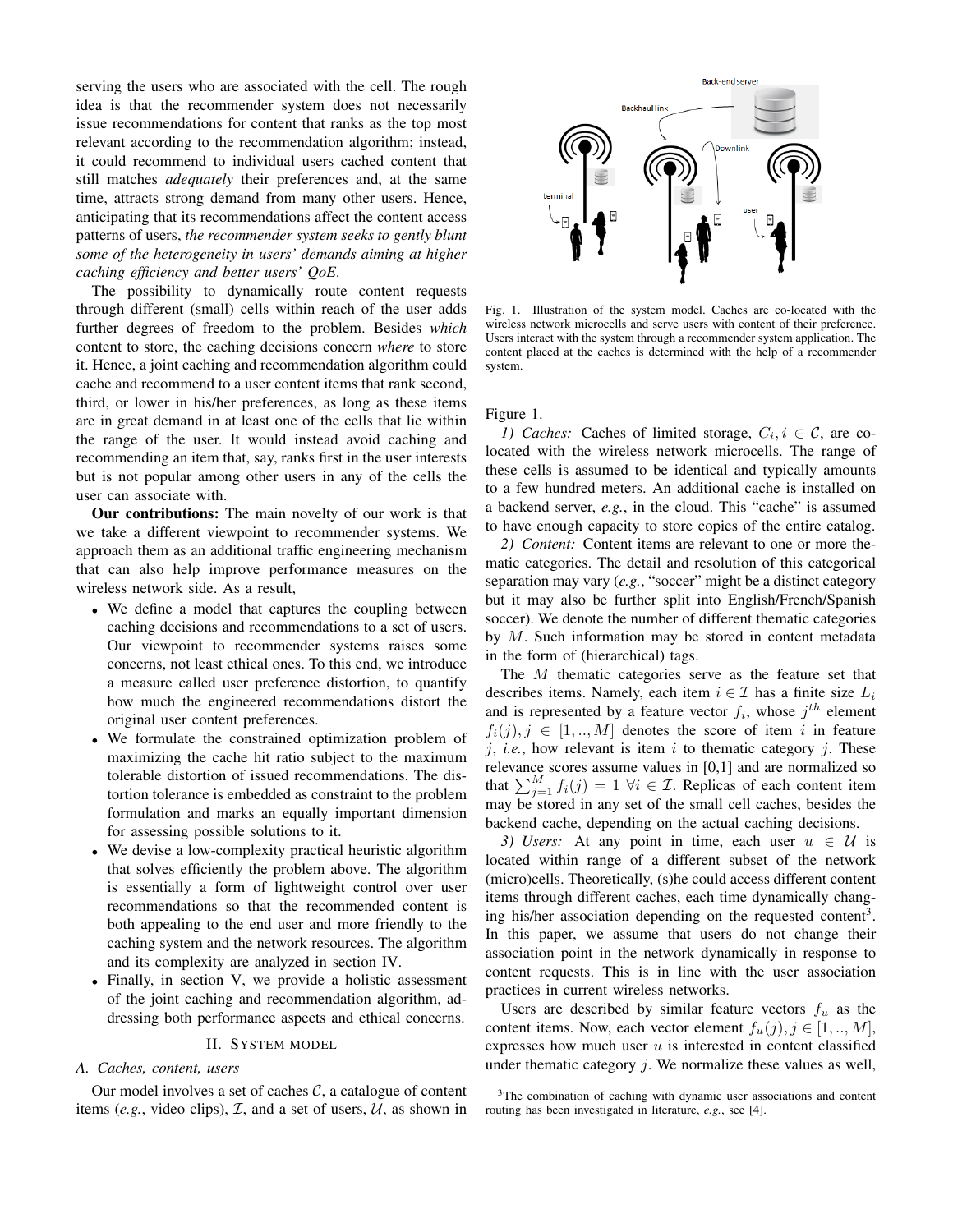

Fig. 2. A priori content preference distribution for arbitrary user  $u$ , its recommendation window  $\mathcal{W}_u$  of size  $K_u$  (black), and the resulting content request probability after recommendations (red). The content items are ranked in decreasing order of user preference and only items in the recommendation window are recommended.

*i.e.*,  $\sum_{j=1}^{M} f_u(j) = 1 \ \forall u \in \mathcal{U}$ . Practically, content provision sites draw on the history of users' content downloads, and more broadly their interactions with the site, to infer these vectors.

#### *B. Modeling the content preferences of users*

The demand for content items is generally time-varying. Its dynamics usually evolve over a finite interval from the moment the content item enters the system, which may include several days or months [5]–[7]. Our work concerns time scales over which the demand for each item can be considered "fixed", in the order of a few hours within a day. Namely, content demand predictions and caching decisions are made once every such an interval and the user content request patterns change slowly over the same interval.

On the user side, we distinguish between the inherent content preferences of users and the eventually issued content requests by them. More formally, each user  $u$  can be described by a content preference distribution,  $p_u^{pref}$ ,  $\sum$ i∈I  $p_u^{pref}(i)=1,$ over the different content items. This captures the original preferences of  $u$  over all items. Technically, the preference of u for item i,  $p_u^{pref}(i)$ , can be inferred from the feature vectors of  $u$  and  $i$ . In this paper, it is taken to be the cosine similarity index,  $a_{ui}$  of the two vectors [8], although any other measure of distributional similarity would be equally appropriate [9].

$$
a_{ui} = \frac{\sum_{j=1}^{M} f_u(j) \cdot f_i(j)}{\sqrt{\sum_{j=1}^{M} f_u(j)} \sqrt{\sum_{j=1}^{M} f_i(j)}}
$$

Normalizing these index values over all items for a given user u yields the content preference distribution  $p_u^{pref}$ .

$$
p_u^{pref}(i) = \frac{a_{ui}}{\sum_{i \in \mathcal{I}} a_{ui}} \tag{1}
$$

However, the content users eventually request from the network also depends on the recommendations of the content provision site so that the probability with which user  $u$ requests item *i*,  $p_u^{req}(i) \neq p_u^{pref}(i)$ . We describe our modeling approach to the recommendations' impact separately in the next subsection since it forms a critical part of the overall system model.

#### *C. The impact of recommendations on user content requests*

Evidence of this impact is reported in [10] [3]. In both studies, it is found that a significant portion of content views is the result of recommendation mechanisms deployed by the sites. Hence, our starting modeling assumption is that a recommendation, at least when issued for a content item  $i$ that indeed matches the preferences of user  $u$ , increases the a priori probability that the user requests it.

This capability of recommender systems to shape the user demand for content turns them to a powerful tool at the hands of the content provider. In settings such as those outlined in the introduction section, where the content provider has also control over the cached content, the recommender system could be actively used to optimize network-centric performance objectives. This implies a departure from the nominal user-oriented mission of recommender systems and raises issues of ethical nature: how acceptable would be for users a system that actively manipulates its recommendations to them to serve its own performance objectives?

We argue that the answer to this question is not univocal but rather depends on the specific way recommendations are handled. Our approach to this is summarized in Fig. 2 and described in what follows.

Assume that the recommender system seeks to recommend  $R$  new items to each user  $u$ . Instead of issuing recommendations for the top  $R$  items in  $u$ 's content preference distribution  $p_u^{pref}$ , the system selects R items out of a *recommendation window*  $W_u$  determined by the top  $K_u$  items,  $K_u > R$ , as shown in Fig. 2a. Namely, our recommender system *inflates* the set of candidate-for-recommendation items for each user by a user-specific factor  $K_u/R$ . At the same time, it has two properties addressing the aforementioned ethical concerns regarding the manipulation of recommendations:

*1) it preserves the user preference rank of recommended items:* If an item  $i$  is recommended at higher rank than item j, it holds necessarily that  $p_u^{pref}(i) \geq p_u^{pref}(j)$ .

*2) it controllably bounds the distortion it introduces to user preferences:* In the worst case, the system will end up recommending items that are ranked in positions  $[K_u - R + 1, K_u]$ in  $p_u^{pref}$  (ref. Fig. 2b), instead of the items in positions [1, R]. We can define the *user preference distortion* measure,  $\Delta_u$  to be the ratio

$$
\Delta_u(K_u, R) = 1 - \frac{\sum_{j=K_u-R+1}^{K_u} p_u^{pref}(j)}{\sum_{j=1}^R p_u^{pref}(j)}.
$$
 (2)

The denominator of the fraction in (2) equals to the cumulative user preference for the top  $R$  items, the ones a typical recommender system would recommend. The numerator, on the other hand, equals the user preference for the bottom  $R$ items in the recommendation window, *i.e.*, the rightmost items within  $W_u$  that our recommendation scheme is allowed to select. Hence,  $\Delta_u(K_u, R)$  expresses the worst-case deviation, in terms of original user preferences for the recommended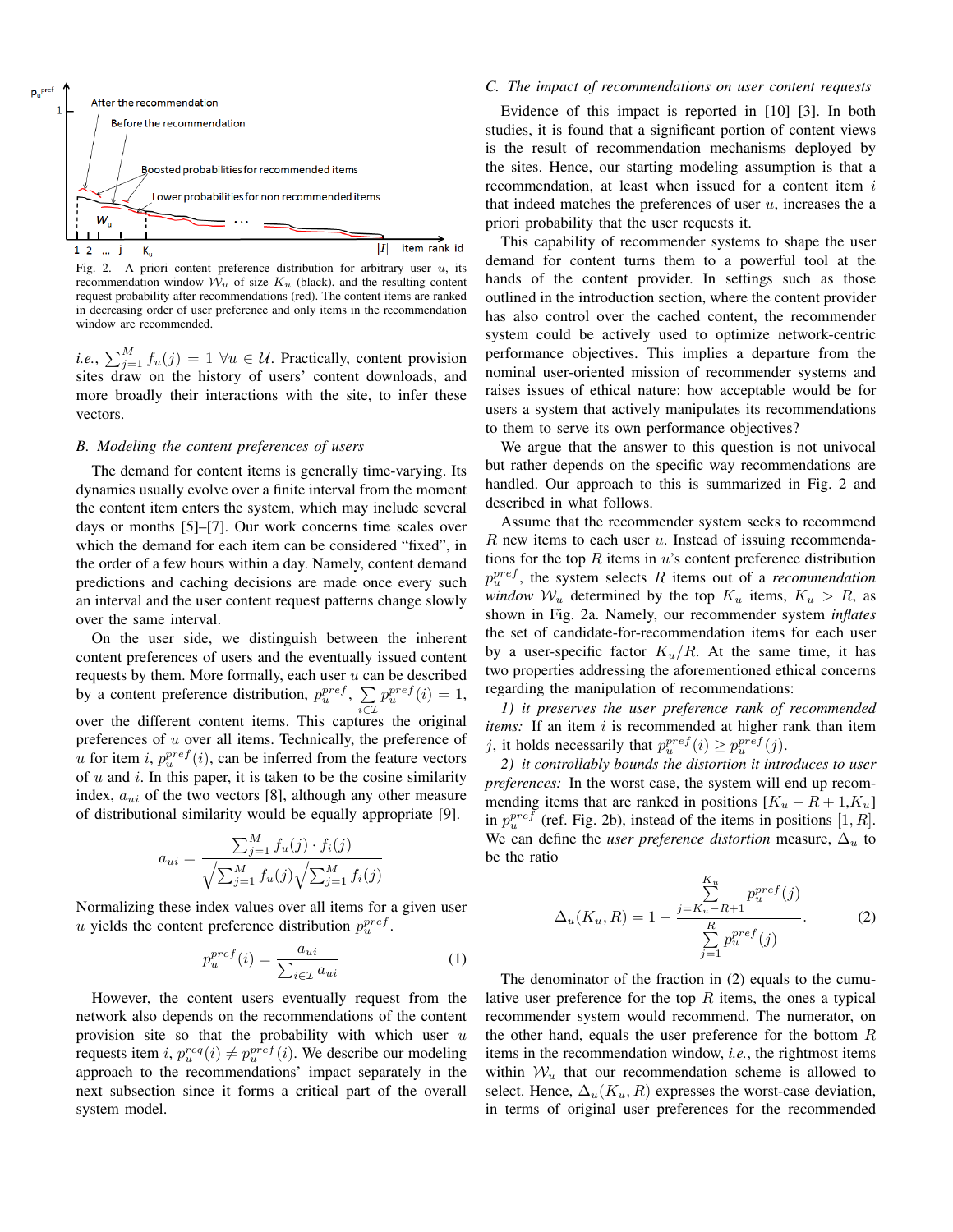items, that may result from the choices of our scheme when compared to a typical "honest" recommender system. As such, it poses an upper bound on the possible distortion of the original user content preferences.

Therefore, the size of the recommendation window  $K_u$ introduces a trade off. Higher  $K_u$  values let more flexibility in selecting items to recommend to users and shaping their demand in favor of caching efficiency. But they may result in higher distortion of user content preferences, as quantified by  $\Delta_u$  in (2).

The system recommendations affect the relative user demand for all content items: they boost the demand for the recommended items and proportionately decrease the demand for remaining items. Yet, we lack experimental evidence about the exact way that recommendations modulate the a priori content preference distribution  $p_u^{pref}$  to yield the ultimate content request distribution  $p_u^{req}$ . As a result, modeling practice in literature is intuition- rather than evidence-driven. In [11], for example, the recommendations are mapped to a new distribution  $p_{rec}^u$  over the content items and  $p_u^{req}(i)$  is taken to be equal to  $max(p_u^{pref}(i), p_u^{rec}(i)).$ 

Here, we assume that recommendations provide all  $R$  items with an equal boost,

$$
p_u^{rec}(i) = 1/R,\t\t(3)
$$

which fades out with  $R$ . The intuition is that the fewer the recommendations are, the less cognitive load they demand from users to process them and the more significant their impact on the user content requests. Then the ultimate content request distribution is a convex combination of the two distributions,  $p_u^{pref}$  and  $p_u^{rec}$  so that

$$
p_u^{req}(i) = w_u^r \cdot p_u^{rec}(i) + (1 - w_u^r) \cdot p_u^{pref}(i) \tag{4}
$$

for the  $R$  items that are recommended to  $u$ , and

$$
\widetilde{p}_u^{req}(i) = (1 - w_u^r) \cdot p_u^{pref}(i)
$$
\n(5)

for the  $|I| - R$  items that are not recommended. The *recommendation weights*  $w_u^r$  in (4) and (5) express the importance user  $u$  assigns to recommendations. Equations (4) and (5) capture the way recommendations shape the content requests that are ultimately issued by user  $u$ . The request probabilities are boosted when compared to original preferences for recommended items<sup>4</sup> and decrease for non-recommended ones, so that the resulting content request distribution remains normalized (see Fig. 2b).

# III. THE JOINT CACHING AND RECOMMENDATIONS PROBLEM

The coordination of caching decisions, *i.e.*, which items to store in the cell cache(s), with the recommendation decisions, *i.e.*, which items to recommend to each user in the cell, aims at best serving both user- and network-centric performance measures. In what follows, we analyze these objectives and formulate the problem when the user-to-cell associations are fixed and do not take into account the user content preferences and cached content. This is in line with current practices in all wireless cellular networks, where users choose cell to associate with on the basis of radio signal quality parameters. In these cases, the caching and recommendation decisions for each cell are independent.

On the user side, the requirement is to maximize the number of requests that can be satisfied by the cell cache (cache hits). This results in lower content access delays and higher user QoE. At the same time, since fewer requests have to be satisfied by the backend server, the utilization of backhaul links is lower. In other words, the maximization of the cache hit ratio serves both types of requirements.

Formally, in our case study the aim is to

$$
\max_{\mathbf{y}, \mathbf{x}} \qquad \sum_{u \in \mathcal{U}} \sum_{i \in \mathcal{W}_u} y_i (x_{ui} p_u^{req}(i) + (1 - x_{ui}) \widetilde{p}_u^{req}(i)) \tag{6}
$$

$$
s.t. \qquad \sum_{i \in \mathcal{I}} y_i L_i \le C \tag{7}
$$

$$
\sum_{i \in \mathcal{W}_u} x_{ui} = R \quad \forall u \in \mathcal{U}
$$
\n(8)

$$
y_i, x_{ui} \in \{0, 1\} \quad u \in \mathcal{U}, i \in \mathcal{W}_u \tag{9}
$$

In (6) and (8)  $W_u$  denotes items within the recommendation window of user u. The cardinality of this set is  $K_u$  with

$$
K_u = \max\{k | \Delta_u(k, R) \le r_d\} \tag{10}
$$

where  $r_d \in [0, 1)$  is the upper bound on user preference distortion in (2) that should not be exceeded for any user.

There are two sets of binary decision variables:  $y_i=1$  when item *i* is cached and  $y_i=0$ , otherwise;  $x_{ui}=1$  when item *i* is recommended to user u and  $x_{ui}=0$  when it is not. The optimal variable values are sought under two types of constraints. Inequality (7) reflects the cache storage capacity constraint, whereas equalities  $(8)$  ensure that R items are recommended to every user.

This problem is a (non-linear) generalization of the extensively studied 0-1 Knapsack problem (0-1 KSP) and, thus, it is NP-hard. In the following section, we propose a heuristic algorithm for the joint caching and recommendation problem.

# IV. A HEURISTIC ALGORITHM FOR THE JOINT CACHING AND RECOMMENDATION PROBLEM

#### *A. Description of the algorithm*

The algorithm proceeds in three steps, as shown in Fig. 3. First, in the initialization step, the provisional set of recommended items  $\mathcal{RC}_u^{in}$  is derived for each user. Input to this are the content preference probability distributions of users, and recommendations are made for the top- $R$  items in the user preferences. Contrary to what would happen with a typical recommender system, these recommendations are not communicated to the end user. They are only relevant as intermediate result of the algorithm's operation.

 ${}^{4}$ For practical values of R and realistic content preference distributions, the  $1/R$  boost term is higher than the preference probability for any single item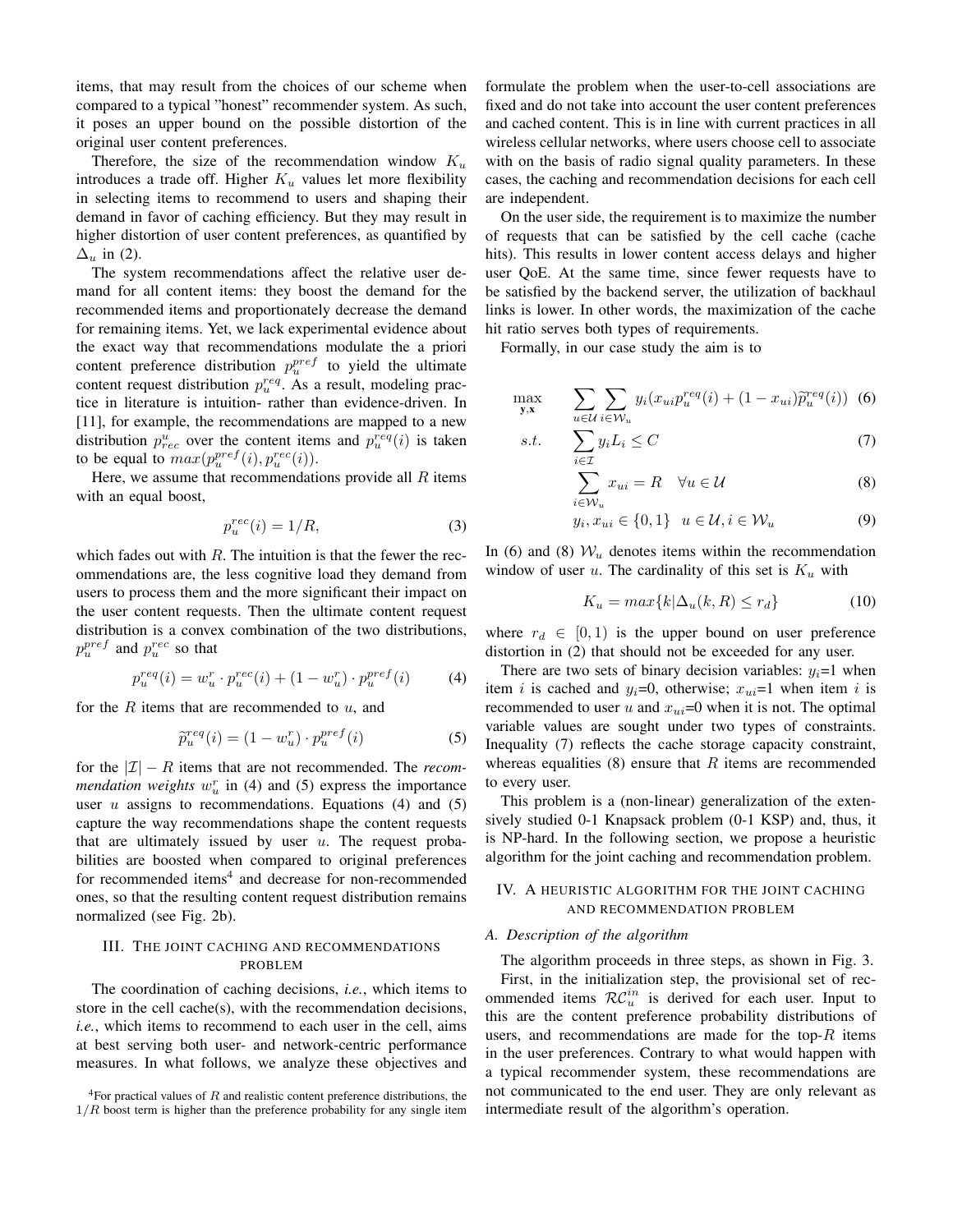

Fig. 3. Schematic outline of the three-step heuristic algorithm for the joint caching and recommendation problem. The three steps are presented in Algorithm 1 and, in more detail, in section IV-A.

Then, in the *content placement* step, we determine which content should be cached. To this end, we compute the content request probabilities according to (3), (4), and (5). All content items are assigned utilities that equal the aggregate content request probability they attract

$$
util(i) = \sum_{u \in \mathcal{U}} p_u^{req}(i) \quad i \in \mathcal{I}
$$
 (11)

The optimal placement is then an instance of the 0-1 KSP. We use the Dynamic Programming (DP) FPTAS algorithm in ([12], §8.2) to obtain an 1- $\epsilon, \epsilon > 0$  approximation of the optimal solution. We denote  $P$  the resulting placement.

Finally, in the *recommendation amendment* step, the original recommendations to users are amended in an attempt to maximize the utility (*i.e.*, expected attracted requests) of the cached content. To this end, we first identify for each user  $u$  the set of  $K_u$  items in his/her recommendation window from (10). Then we compare the item sets  $P$  and  $RC_u^{in}$  – two possibilities exist:

- $\mathcal{RC}_u^{in} \subseteq \mathcal{P}$ : then the original recommendations derived in the initialization step remain intact (and the resulting user preference distortion is zero).
- $|\mathcal{RC}_u^{in} \cap \mathcal{P}| = F_1 < R$ : then the  $F_1$  items that appear in both sets are retained in the final recommendation list;  $F = min(R - F_1, F_2), F_2 = |(\mathcal{W}_u \setminus RC_u^{in}) \bigcap \mathcal{P}|$ , most preferred cached items appearing in the recommendation window of  $u$  but not in the recommendation set derived in the initialization step, are added to the recommendation list for u, replacing the bottom- $F$  items in  $\mathcal{RC}_u^{in}$ ; and, if there is still space  $(F_1 + F < R)$ , the remaining recommendations are made for the  $R - F_1 - F$  least popular items out of the  $R - F_1$  remaining (non-cached) items in  $\mathcal{RC}_u^{in}$ .

The final set of items  $\mathcal{RC}_u^f$  that are recommended to user u are in general different from the provisional set  $\mathcal{RC}_u^{in}$  derived in the initialization step.

The algorithm is summarized in the pseudocode of Algorithm 1.

## *B. Properties of the algorithm*

It is straightforward to show that:

Proposition IV.1. *The cache content and the recommendations are stabilized by the end of the recommendation amendment step.*

*Proof.* It suffices to show that the recommendation amendment step does not motivate any change in the cached content.

# Algorithm 1 Joint recommendation and caching algorithm

**Input:** Probabilities  $p_u^{pref}$  and weights  $w_u^r$ ,  $\forall u \in \mathcal{U}$ 

**Output:** Content placement  $P$  and recommended item sets  $\mathcal{RC}_u^f, \forall u \in \mathcal{U}$ 

*Step 1:*

- 1: Set the initial recommendation list  $\mathcal{RC}_u^{in}$  to the R most preferred items of the user and  $p_{rec}$  to  $1/R$
- 2: for every user  $u \in \mathcal{U}$  and item  $i \in \mathcal{I}$  do
- 3: Compute the content request probabilities  $p_u^{req}(i)$  from (4) and (5).
- 4: end for

*Step 2:*

- 5: for every item  $i \in \mathcal{I}$  do
- 6: Compute its utility from (11)
- 7: end for
- 8: Use the Dynamic Programming  $1 \epsilon, \epsilon > 0$ -approximate algorithm for solving the Knapsack problem and derive the content placement  $P$ *Step 3:*
- 9: for every user  $u$  do
- 10: Add items in  $\mathcal{RC}_u^{in} \cap \mathcal{P}$  to the final recommendation list  $\mathcal{RC}_{u}^{f}$  for u.
- 11: **if**  $RC_u^f$  is not full **then**
- 12: Add to the list items that are both cached and within in decreasing order of preference probability till it is filled up.
- 13: end if
- 14: **if**  $RC_u^f$  is still not full **then**
- 15: Add to the list items out of the remaining ones in  $\mathcal{RC}^{in}_u$  in decreasing order of preference probability till it is filled up.

16: end if

17: end for

Such a change would occur if the modification of recommendations resulted in change of item utilities (see 11) so that

$$
\exists j \in \mathcal{P}, j' \notin \mathcal{P} : util(j') > util(j) \tag{12}
$$

However, the recommendation amendment step increases the utility of items already in the cache, when issuing recommendations for them to additional users than those in the initialization step; or, in the worst-case, it leaves it intact. At the same time, it reduces or leaves intact the utility of items that have not been included in  $P$  during the content placement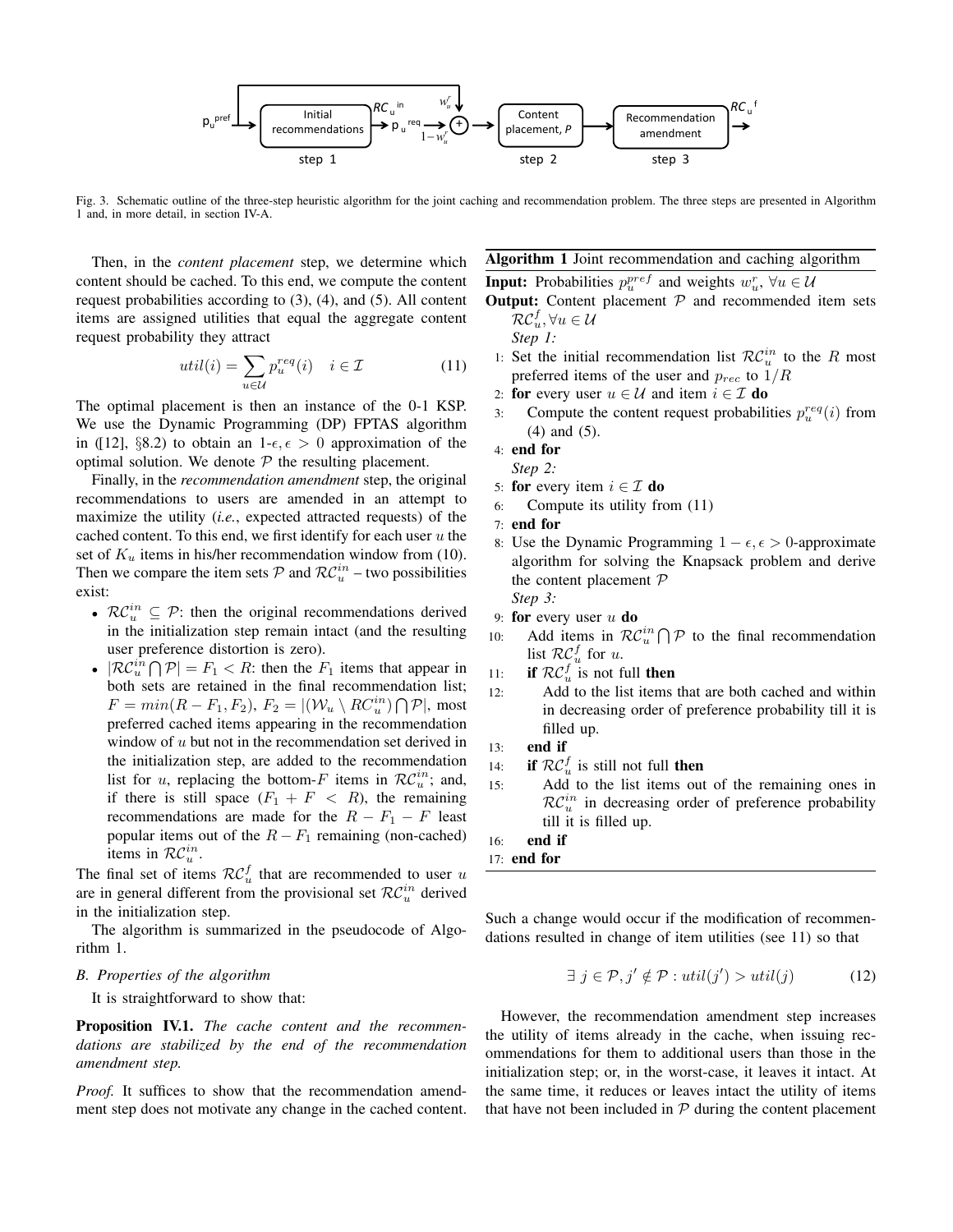step. Hence, condition (12) cannot be fulfilled and the cache placement  $P$  does not change.  $\Box$ 

Hence, the algorithm essentially sets the cache placement on the basis of the original recommendations to users (with zero user preference distortion). Then, it selectively changes recommendations (injecting controllable distortion) to enhance the utility of the cached content (*i.e.*, the expected cache hit ratio) by nudging individual user preferences towards content that attracts demand from the overall user population. In the worst case, the algorithm recommends the bottom  $R$  of the top  $K_u$  items to every user u, leading at most to a  $\Delta_u$  distance from the recommendations an 'honest" recommender system would do.

In the first step, our heuristic algorithm sorts the list of the items and finds the most preferred ones for each user, needing  $O(|\mathcal{U}| \cdot |\mathcal{I}| \cdot \log |\mathcal{I}| + |\mathcal{U}| \cdot |\mathcal{I}|) = O(|\mathcal{U}| \cdot |\mathcal{I}| \cdot \log |\mathcal{I}|)$ . In the second step the algorithm computes a utility for every item and then uses the DP for the 0-1 KSP. This implies a complexity of  $O(|\mathcal{I}| + |\mathcal{I}| \cdot |\mathcal{C}|) = O(|\mathcal{I}|^2)$  since the cache capacity is upper bounded by the total catalogue size. In the third step, the algorithm compares the items within the recommendation window of each user against the cache placement to define the final recommendations, leading to  $O(|\mathcal{U}| \cdot \max_u(|\mathcal{W}_u|) \cdot |\mathcal{C}|)$ . Since the size of the recommendation window is naturally bounded by catalog size, the total computational complexity of our heuristic is  $O(|\mathcal{U}| \cdot |\mathcal{I}|^2)$ .

Unfortunately we cannot derive approximation guarantees for the cache hit ratio our algorithm achieves when compared to the optimal one without making very specific assumptions regarding the dissimilarity in the preferences of users. In the section that follows, we carry out simulations to gain more insights about the performance properties of our algorithm.

#### V. EVALUATION OF THE HEURISTIC ALGORITHM

#### *A. Simulation methodology*

*1) Datasets:* In our experiments, we use synthetic datasets to model end user preferences and content items. This way we can control the experimentation settings and analyze the sensitivity of our algorithm to different unknowns such as the (dis)similarity of content preferences across users.

We model users and content items as feature vectors  $f_u$ and  $f_i$ , respectively (see section II). The elements of the two vectors are populated with values drawn randomly from the standard uniform distribution. The feature space is common to both and corresponds to  $M$  predefined thematic areas ( $M=8$ in subsequent simulation runs).

*2) Default parameters:* Unless otherwise stated, the default parameter values for our simulations are  $|\mathcal{U}|$ =150 users and  $|\mathcal{I}|$ =1000 items, while the item size is sampled by a discrete uniform variable  $\mathcal{U}\{1, L_{max}\}\$ . In our simulations, we recommend  $R=3$ , 5 or 10 items, whereas  $r_d$  values range in [0.01, 0.1]. The recommendation weights of users are let vary uniformly over different intervals within [0,1].

*3) Comparison references:* We consider three schemes as comparison references for our algorithm. The first one is a *zero-distortion* scheme that recommends to users the R items that are inferred to be most relevant to his/her preferences. This scheme essentially carries out only the first two of the three steps (initialization and content placement) described in section IV-A. It represents the current practice, where the recommender system acts completely independently from the caching system, bothering only to propose the most relevant content to each user.

The second comparison reference is an *unconstraineddistortion* scheme that is meant to represent the opposite extreme of the zero-distortion one. This scheme ranks the items in order of decreasing aggregate demand over all users, caches the top C of those in the cache and recommends to all users the same top  $R$  items. Thus, it recommends to users content that is cached, without accounting for the preference distortion constraint.

The third comparison is the Least Frequently Used (LFU) caching algorithm. The algorithm caches the items that have the maximum aggregate demand over all users, without recommending anything to them. The LFU maximizes the hit ratio at a single cache in the absence of recommendations.

#### *B. Simulation results*

*1) Caching-aware vs. unaware recommendations and the impact of recommendation weights:* In the experiments of this subsection we vary the values of recommendation weights  $w_u^r$ in (5). We consider two different intervals where these weights take values in. In the first instance,  $w_u^r \in (0.5, 1]$  (Figure 4a) and in the second  $w_u^r \in (0, 0.2)$  (Figure 4b),  $u \in \mathcal{U}$ .

For small recommendation weights, the performance differentiation of the four schemes is negligible. As shown in Figure 4b, all schemes start with similarly small cache hit ratios at low cache capacities. As this capacity grows, the four schemes tend to get more similar and the achieved hit ratios tend almost linearly towards 1. On the other hand, for larger recommendation weight values, the three schemes that issue recommendations outperform LFU and achieve cache hit ratio values as high as 0.8 already for modest cache sizes, in the order of 5% of the catalogue. Figure 4a suggests that our heuristic improves over the zero-distortion scheme, while the unbounded distortion counterpart sets an upper bound for the achievable cache hit ratio.

When combined, figures 4a and 4b suggest, in accordance with intuition, that gains with the proposed scheme are achievable as far as users *do* assign importance to recommendations made to them.

*2) The impact of heterogeneity in user content preferences:* In this section, we want to explore how the heterogeneity of user content preferences affects the efficiency of our algorithm. To controllably vary this heterogeneity, we generate the user content preference distribution as a convex combination of two distributions: a user-specific component  $p_u^{ego}$ , which is modeled as described earlier in section V-A; and a second user-agnostic probability distribution,  $p^{ext}$ , which is modeled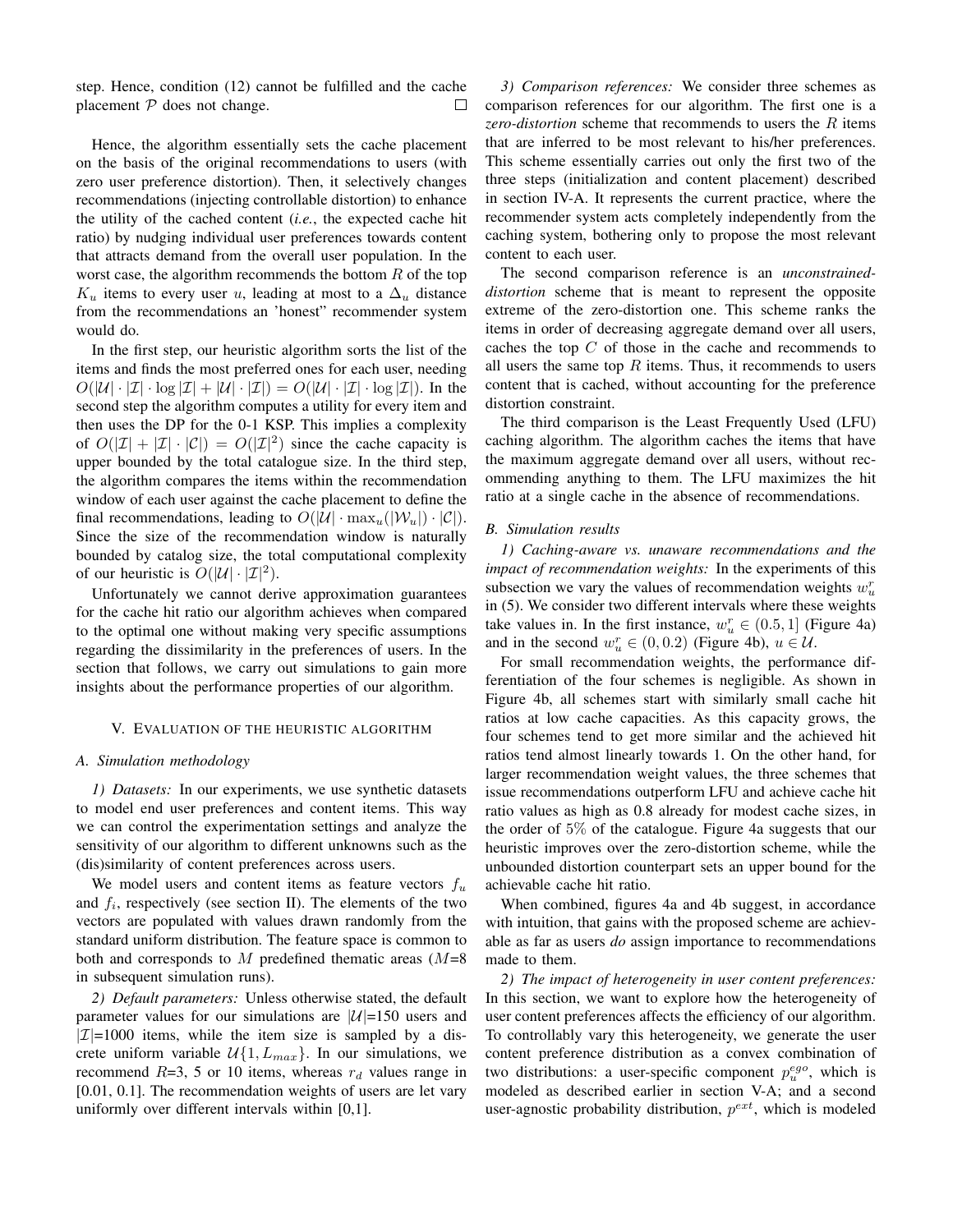

after a Zipf distribution, in line with the experimental evidence in [13] and [14]. The preference of user  $u$  for item  $i$  is then given by:

$$
p_u^{pref}(i) = w_u^e \cdot p_u^{ego}(i) + (1 - w_u^e) \cdot p^{ext}(i) \tag{13}
$$

The rationale for introducing  $p_u^{ext}$  is that the user preferences, as evidenced and logged at the content provider site, are the combined result of individual preferences and external promotional and marketing actions that set global trends in content preferences and popularity. The weight  $w_u^e$  captures how these two influences mix on user u. Lower values  $w_u^e$ emphasize the component distribution that is common across users, smoothing out the intrinsic user heterogeneity.

We experiment with two different values for  $w_e^u$ . In Fig. 4a-4b we had set  $w_e^u = 1$ , while in 4c, we let  $w_e^u = 0$ . Thus, in the two instances analyzed in section V-B1, users are totally heterogeneous, whereas in the third case the individual preferences are totally smoothed out. For  $w_u^e = 0$  we notice that the three schemes that issue recommendations collapse to one. This is intuitively expected since, in this rather extreme case, the recommendations issued by the three schemes to the users are identical. Although Figures 4a, 4b and 4c present different patterns for the curves of the three recommendationaware schemes, they all outperform the LFU scheme, thus reinforcing the positive impact recommendations can have on the cache hit ratio.

*3) The impact of the number of recommended items:* In Figure 4 we recommend  $R=3$  items to every user. In the experiments of Figure 5a and 5b  $R=5$  and  $R=10$  items are recommended, respectively, to every user. First, we notice that increasing the number of recommended items decreases the achievable absolute hit ratio values but increases the relative gain of our heuristic over the zero-distortion scheme. This is a non-intuitive result, since fewer recommended items should be easier for the user to elaborate, leading to a bigger increase of hit ratio for the heuristic, in opposition to the zero-distortion scheme. Nevertheless, this behaviour could be expected from the definition of the recommendation window. Second, recommending more items to the users causes a right shift of the curves. This implies that a bigger cache capacity is needed to achieve the same cache hit ratio for given items and aggregate expected demand values.

*4) The impact of the Distortion parameter,*  $r_d$ *:* From Figure 5c we can notice that increase of  $r_d$  leads to increase of the hit ratio. This is in line with our intuition, because relaxing the distortion constraint we get closer to the performance of the unbounded distortion scheme. In Figure 5c, for small cache capacities, we can see an up to 80% increase of the hit ratio of the heuristic when compared to the zero-distortion scheme, introducing at most 10% of distortion in user preferences. In all these schemes, the LFU is significantly less effective than the three schemes issuing recommendations.

*5) The impact of the catalogue size:* Finally, as the total number of items in the system increases, the cache hit ratio decreases. Nevertheless, the heuristic and the zero-distortion reach the hit ratio of the unbounded-distortion scheme proportionally faster, *i.e.*, for smaller values of the ratio

$$
\alpha = \frac{cache\ capacity}{catalogue\ size} = \frac{C}{|\mathcal{I}|} \tag{14}
$$

when compared to a system that has fewer items. It is important that our heuristic needs 35% less cache space in order to reach the maximum achievable cache hit ratio. For this combination of parameters, we observe that the LFU scheme remains significantly worse than the other three schemes.

## VI. RELATED WORK

Content caching, and the often interchangeably used terms content placement and content replication, are classic networking themes that have been attracting research interest for at least twenty five years (*e.g.*, [15]). Much of this interest is due to the new spins that are given to the caching problem by technologies and trends that emerge in the course of time: Content Delivery Networks (*e.g.*, [16]), peer-to-peer systems (*e.g.*, [17]), IPTV (*e.g.*, [5]) and Content- and Information-Centric Networking architectures (*e.g.*, [18]).

More recently, caching experiences a new research thread in the context of mobile cellular networks and the small cell architectures in 4G and 5G networks [19]. One of the major concerns in these settings is how the user demand and content popularity can be accurately predicted. Besides the temporal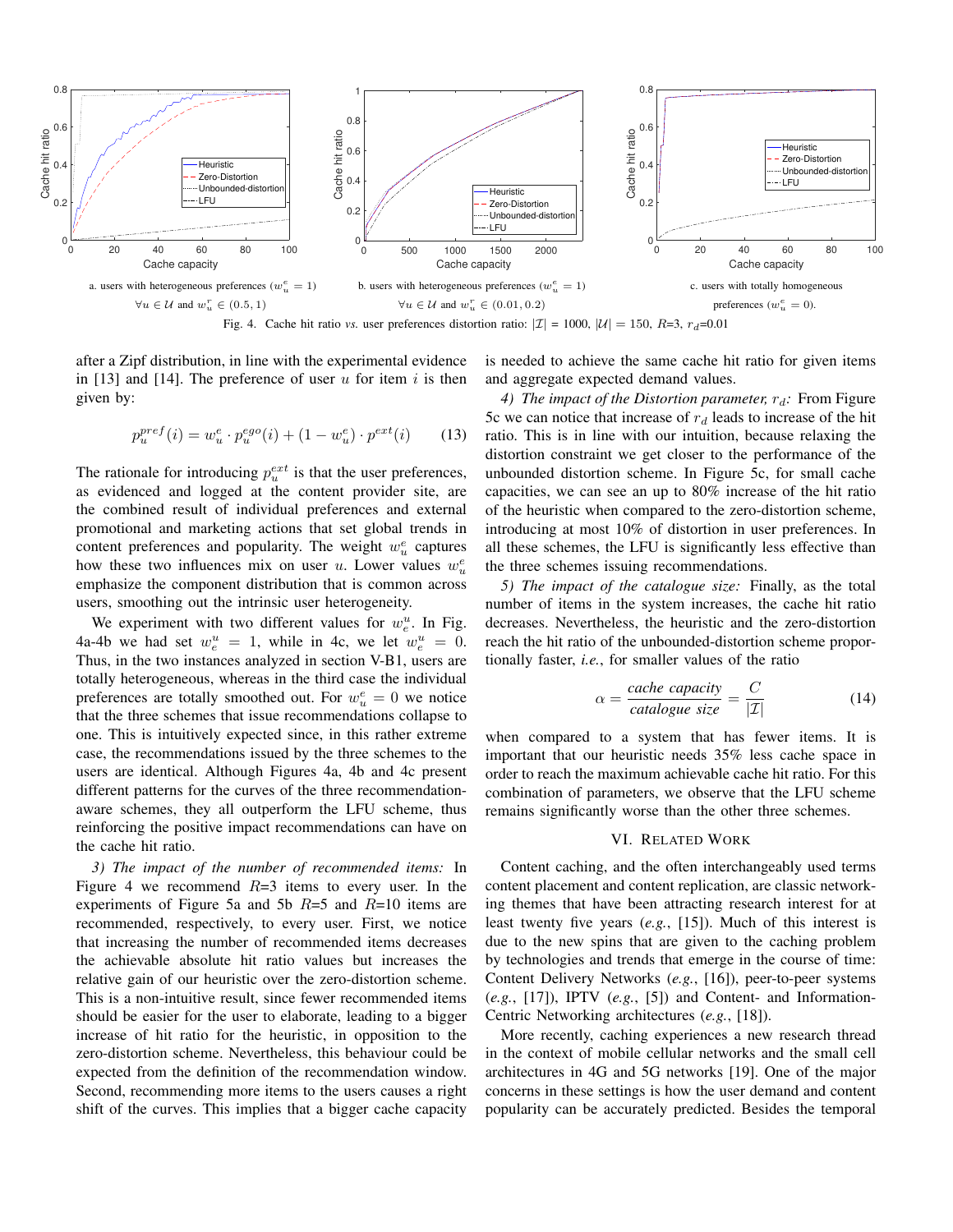



Fig. 6.  $\mathcal{I}$ =10000, R=10,  $r_d$ = 0.01,  $w_u^e = 1$ , and  $w_u^r \in (0.5, 1)$ 

locality of content demand [6], such predictions should account for the user mobility and the small user populations that small cell caches present. To this end, a proactive caching approach for 5G wireless networks is proposed in [20]. The authors use data from a network operator and machine learning tools to predict content popularity and proactively fetch content to cell caches. In [21] a threshold-based policy is derived for caching content in the presence of small user populations. The policy consists in caching all content requested more times than a threshold and is shown to be asymptotically optimal regarding the hit rate. Their results further show that while a global cache learns faster, the local caches can be more accurate. At the same time, the combination of small with macro cells yields further possibilities to coordinate caching with content routing through different cells, as shown in [4].

The impact of recommendations on user demand for content is studied in [3]. The authors report that the "Related Video" recommendation lists of Youtube is the main source of view for the majority of its content and that the position of an item in those lists plays a critical role for its popularity. Much sparser is the literature with respect to the interplay between caching and recommender systems, which is the core theme of our paper. To the best of our knowledge, they are jointly considered in [10], [11], [22]–[24]. The first three are concerned with video traffic, whereas the last two with generic content.

The authors in [11] appear to be the first who base caching decisions on personalized recommendations issued by recommender systems. They use synthetic datasets to compare their recommendation-driven caching scheme with a conventional popularity prediction one. They report small gains for their scheme that disappear in practical scenarios with ten or more users served by the cache. In [22], the authors derive conditions under which it pays off to look into the spatial variation of content demand and fill the cache with content that is locally, rather than globally, most popular. Recommendation-based techniques are proposed, albeit not quantitatively evaluated, also in [23]. The aim is to determine how to replicate content within a CDN. Common to [11], [22], [23] is the fact that recommender systems are used as proxies for inferring the content popularity. We are distinctly different from them, regarding the way we approach recommender systems: not just as alternative predictors of content demand but also as demand-shaping tools that can actively be used to tradeoff user- and network-centric performance objectives. In fact, our approach to increasing the utility of cache content could be seen as dual to the one taken by these three studies. Rather than struggling for accurate predictions of the users demand for content, our algorithm nudges the users demand towards content items that are common in their preferences.

Hence, conceptually most relevant to our work are the studies in [10] and [24]. In the empirical study of [10], the authors achieve an increase of the Youtube cache hit ratio by reordering the videos shown to the users under the Related Videos list so that already cached ones occupy the first positions. Whereas in [24], the authors work with peerto-peer (P2P) systems and propose heuristic recommendation algorithms accounting for both the content dissemination costs and user preferences. Compared to these two studies, in our work we focus on wireless networks and formalize the joint caching and recommendation problem under the assumption of *personalized* recommendations, *i.e.*, different items are recommended to each user. The results in section V suggest that such an approach could yield significant gains for the network performance and the users satisfaction without disrespecting their individual preferences.

# VII. CONCLUSIONS AND DISCUSSION

Our work in this paper is motivated by the trend that wants content providers also assuming roles in content delivery by owning and managing content delivery networks. We have looked into the possible benefits that can arise for the